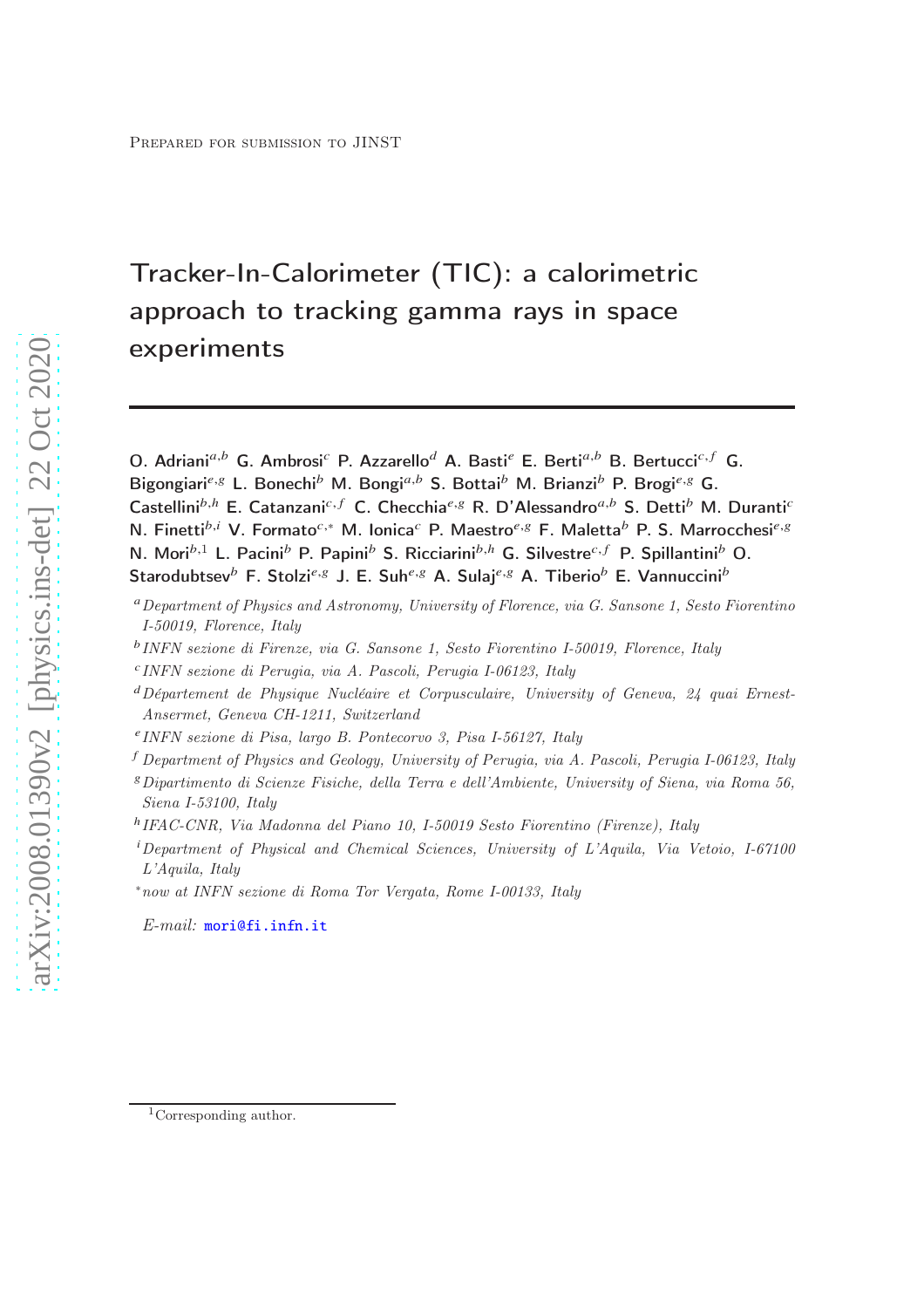Abstract: A multi-messenger, space-based cosmic ray detector for gamma rays and charged particles poses several design challenges due to the different instrumental requirements for the two kind of particles. Gamma-ray detection requires layers of high Z materials for photon conversion and a tracking device with a long lever arm to achieve the necessary angular resolution to separate point sources; on the contrary, charge measurements for atomic nuclei requires a thin detector in order to avoid unwanted fragmentation, and a shallow instrument so to maximize the geometric factor. In this paper, a novel tracking approach for gamma rays which tries to reconcile these two conflicting requirements is presented. The proposal is based on the Tracker-In-Calorimeter (TIC) design that relies on a highlysegmented calorimeter to track the incident gamma ray by sampling the lateral development of the electromagnetic shower at different depths. The effectiveness of this approach has been studied with Monte Carlo simulations and has been validated with test beam data of a detector prototype.

KEYWORDS: Gamma telescopes, Particle tracking detectors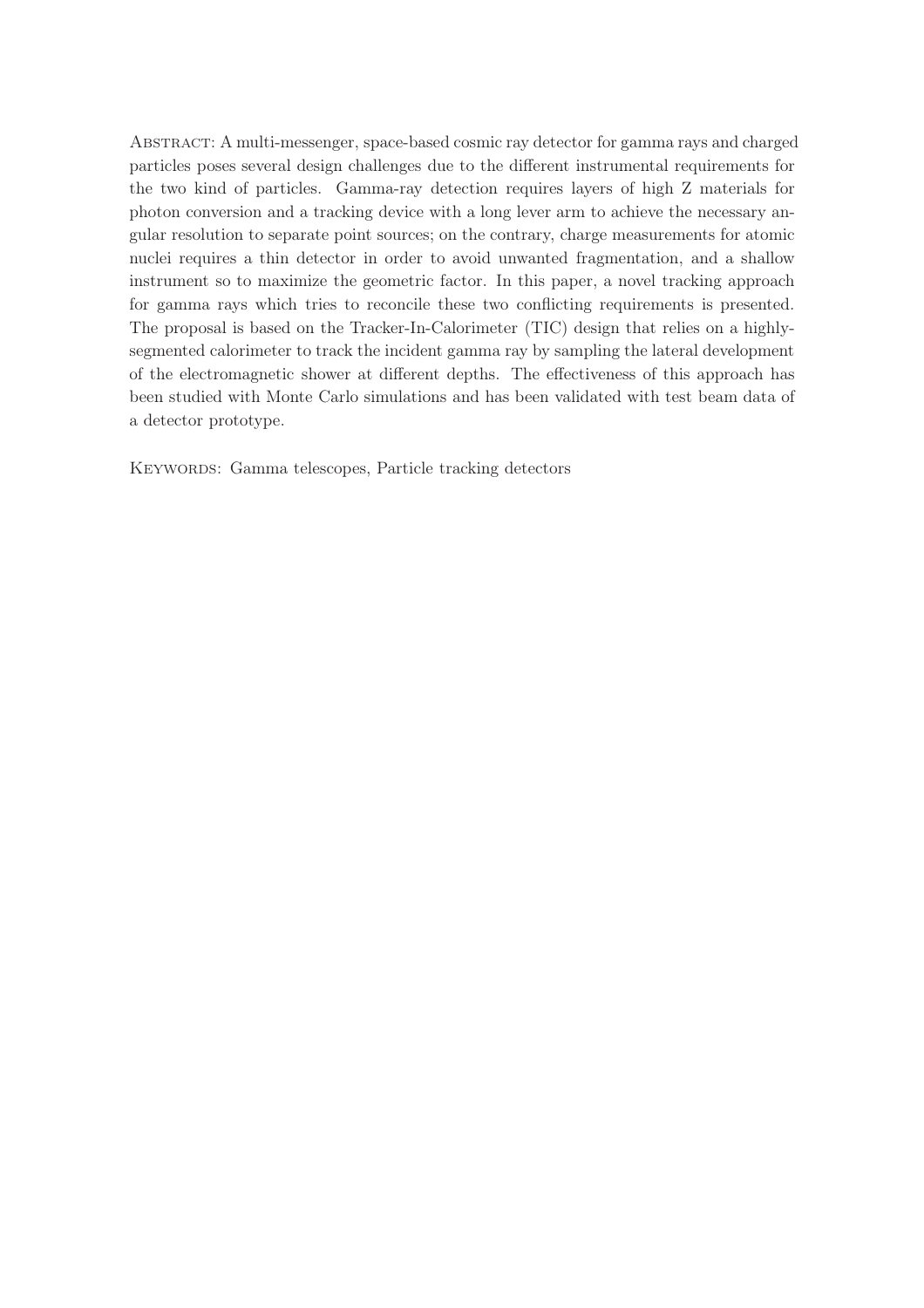## Contents

| 1 Introduction                                                                    |                                                  |  |
|-----------------------------------------------------------------------------------|--------------------------------------------------|--|
| 2 Measurement principle                                                           | $\bf{3}$                                         |  |
| 3 Detector design                                                                 | $\bf{3}$                                         |  |
| 4 Monte Carlo simulations<br>4.1 Track reconstruction algorithm<br>Results<br>4.2 | $\mathbf{5}$<br>$\overline{5}$<br>$\overline{7}$ |  |
| 5 Detector prototype                                                              | 7                                                |  |
| 6 Test beam results                                                               | 10                                               |  |
| 7 Conclusions                                                                     | 14                                               |  |

# <span id="page-2-0"></span>1 Introduction

A multi-messenger detector for cosmic rays, capable of detecting charged particles and gamma-ray photons, represents an appealing perspective for the next generation of spacebased, high-energy direct detection experiments from both the scientific and the logistic points of view. Such a facility would provide invaluable data for various research fields, at a significantly reduced cost compared to a classic two dedicated detector solution (one for gamma rays and one for charged particles). Its design however poses many challenges. In order to make precise measurements with a good statistical significance also at high energies, scientific requirements range from good energy and tracking resolution to high geometric factor and effective area. Trying to meet all these requirements for charged particles and gamma rays with a single detector raises some inevitable conflicts.

Gamma-ray tracking is typically performed using a pair-conversion telescope. Each plane of the telescope is made of a layer of passive material (e.g. tungsten) in which the primary photon is converted into an  $e^+$ - $e^-$  pair, coupled with a sensitive layer (e.g. silicon microstrip detector) which measures the impact position of the electron and the positron. Several of these planes are stacked to increase the photon conversion probability and to provide multiple position measurements along the e<sup>+</sup>-e<sup>−</sup> trajectory; from these measurements the track of the incident photon is reconstructed. The planes are suitably spaced apart from each other, so as to achieve the lever arm that, in combination with the spatial resolution of the position measurements, provides the required tracking resolution. This concept has been successfully implemented in recent space-borne gamma-ray detectors, like Fermi [\[1\]](#page-15-1) and AGILE [\[2](#page-15-2)], and can be considered as the reference technique for gamma-ray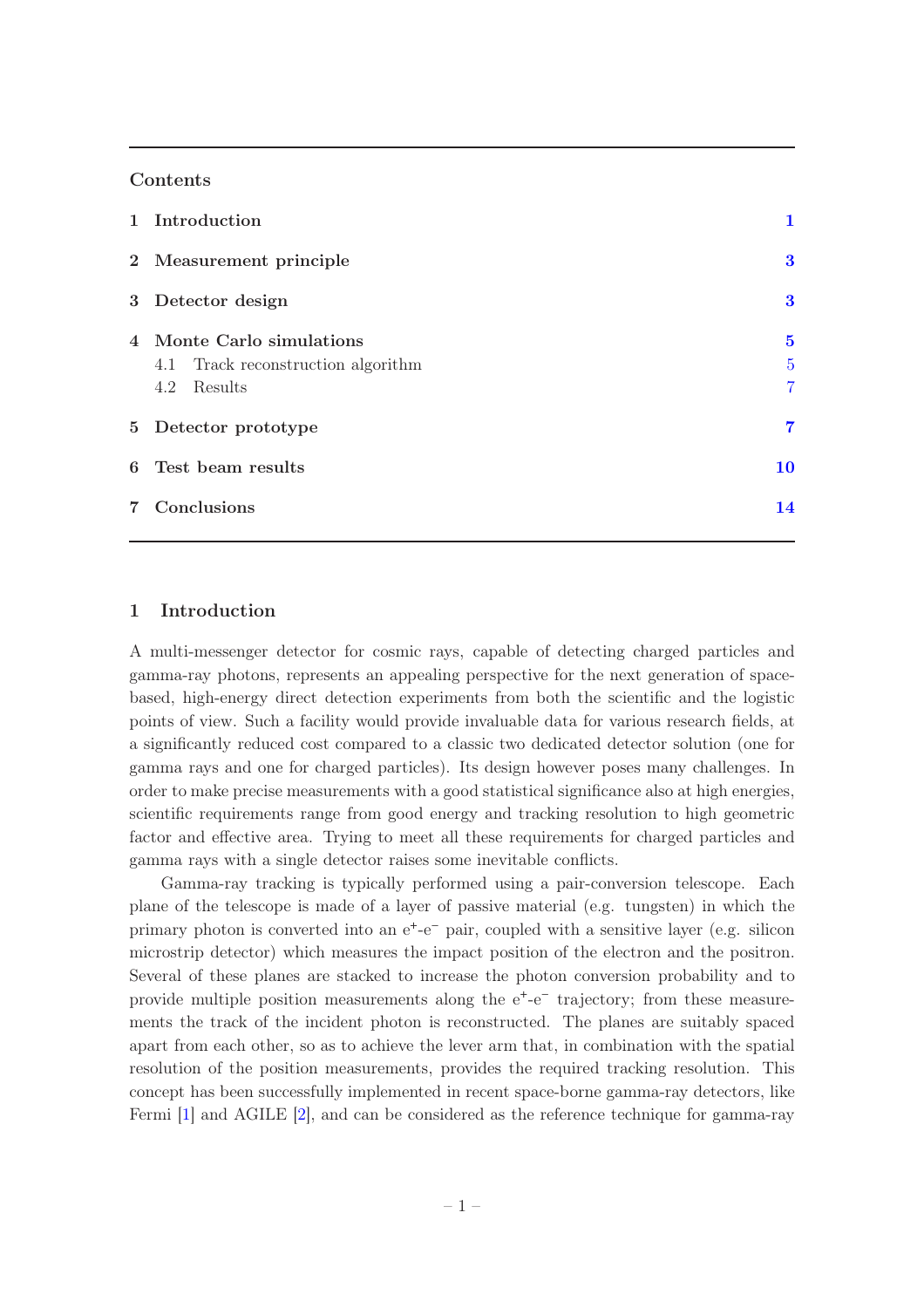tracking at energies above some hundreds MeV. Being sensitive to ionization, such a device is in principle also able to track charged primary particles and is actually used in detectors for charged particles with gamma-ray detection capabilities like DAMPE [\[5](#page-15-3)]

On the other hand, charged particle physics requires an accurate measurement of the charge of the nuclei. The charge  $Z$  of a relativistic particle or atomic nucleus impinging on a pair-conversion telescope can be measured by exploiting the  $Z^2$  scaling of the energy deposited by ionization on the sensitive layers. However, the presence of a non-negligible amount of passive material increases the fragmentation probability of the nucleus. After fragmentation, the subsequent ionization measurements are no longer useful for charge determination, and typically must be rejected in offline charge reconstruction by an algorithm which identifies the interaction point. The reduced set of independent ionization measurements and the limited accuracy of the algorithm likely lead to a worsening of the charge identification performance. The simplest solution to this problem is to add a dedicated subdetector for charge measurement externally to the pair-conversion telescope, for example a set of silicon detectors with a minimal amount of passive material. In this way the charge can be precisely measured before the nucleus traverses a considerable amount of material, at the price of an increase in power consumption and cost.

Such a configuration consisting of a charge detector on top of a pair-conversion telescope can provide robust performance for both charge identification and tracking of gamma rays and charged particles, but it will have an important impact on the overall geometric factor of the instrument. The ability to resolve point sources with the desired accuracy requires a good tracking resolution, that translates into a high lever arm value for the tracking telescope (since at fixed resolution of position measurement the angular resolution scales as  $1/L$ , where L is the distance between the outmost tracking layers); stacking the charge detector on top of the telescope further increases the overall height of the instrument. This results in a reduction of the field of view and so in a degradation of the geometric factor, since for a particle telescope with a distance  $d$  between the entrance and exit planes defining the instrument acceptance the geometric factor scales approximately as  $1/d^2$  [\[3\]](#page-15-4). This fact will impair the possibility to detect a sufficient amount of high-energy particles, effectively limiting the energy range covered by the instrument.

The weight of the pair-conversion telescope can also have a detrimental impact on detector design. The mass budget of a space experiment is usually severely constrained, limiting the maximum weight and dimension of the calorimeter and thus the overall geometric factor. Allocating a significant fraction of this budget to the passive material needed for the conversion of the gamma rays further reduces the instrument performance.

In this paper, an alternative detector design named Tracker-In-Calorimeter (TIC) aimed at mitigating the issues described above is presented, together with expected performance. Section [2](#page-4-0) describes the measurement principle; section [3](#page-4-1) gives an example of a realistic detector design implementing the measurement principle; section [4](#page-6-0) shows the expected performance for a full-scale detector obtained with Monte Carlo simulations, while section [5](#page-8-1) illustrates the design of a detector prototype. The results obtained using data from the prototype acquired at test beams are presented in section [6.](#page-11-0)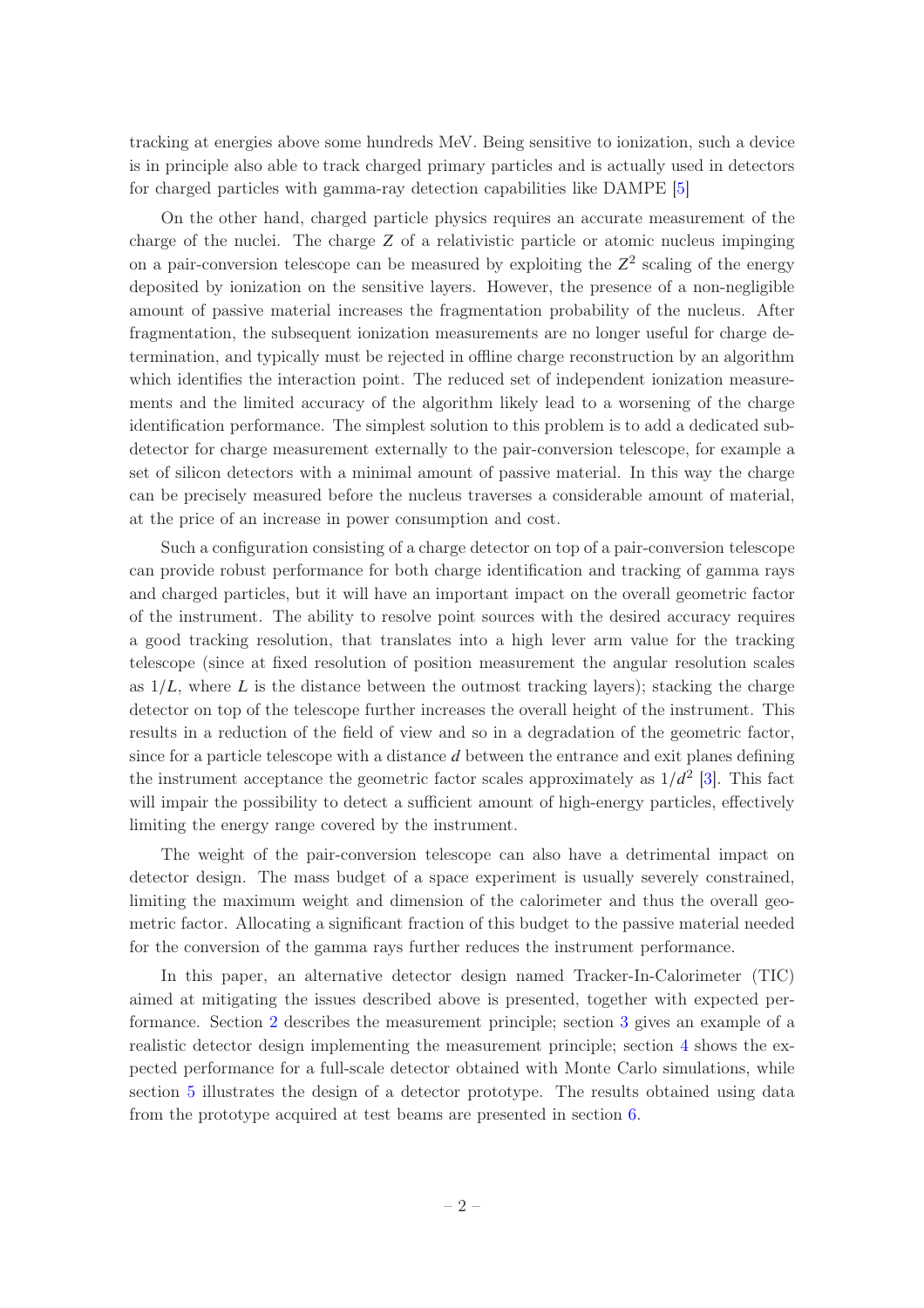## <span id="page-4-0"></span>2 Measurement principle

The basic idea is to use a calorimeter as a tracking device for gamma rays. It relies on the fact that most cosmic-ray detectors feature an electromagnetic calorimeter below the main tracking device, with the main purpose of measuring the particle energy and discriminating electrons and protons by means of topological shower analysis. Indeed, the effort towards the high-energy frontier in space (sub-TeV for gamma rays, multi-TeV for electrons and PeV for hadrons) is being pursued by running  $[4, 5]$  $[4, 5]$  $[4, 5]$  and future  $[6]$  experiments mainly with deep, homogenous electromagnetic calorimeters with scintillating crystals. When a photon hits the calorimeter it generates an electromagnetic shower, whose axis preserves the information about its direction. By sampling the transverse profile of the shower at different depths in the calorimeter it is possible to reconstruct the photon direction, e.g. by computing the center-of-gravity of the shower image on each layer and then fitting with a line. The accuracy and precision of this method can be improved by more sophisticated reconstruction algorithms and also by a more refined lateral sampling.

This tracking principle has already been implemented by other experiments, obtaining resolutions better than about 100  $\mu$ m on the reconstructed impact point for electrons above 100 GeV using a Si-W sampling calorimeter [\[7\]](#page-16-0). Since the track reconstruction procedure relies completely on the development of an electromagnetic shower, similar performance can be expected for photons. A successful application of this method to the calorimetric section of a cosmic-ray detector would allow to offload the gamma-ray tracking duties to the calorimeter, optimising the tracker design for the tracking and possible charge measurement of primary nuclei and electrons. In practice, it would be possible to remove the passive material from the main tracker and also to reduce the overall height of the instrument (since tracking requirements for gamma rays are usually more demanding than those for charged particles due to the necessity to identify point sources), thus providing a solution to most of the issues described in section [1.](#page-2-0)

## <span id="page-4-1"></span>3 Detector design

This proposal for a realistic configuration of a tracking calorimeter for a future multimessenger cosmic-ray experiment starts by considering the innovative proposal for a homogeneous and isotropic calorimeter made by the CaloCube collaboration [\[8](#page-16-1), [9](#page-16-2)]. The main feature of this calorimeter is to be able to accept particles not only from the face pointing towards the zenith but also from lateral faces, thus boosting the geometric factor by a theoretical 5x factor in the same mass and power consumption envelope. This design has been chosen with some modifications for the future HERD experiment [\[6](#page-15-6)], and thus constitutes an appealing starting point. The CaloCube sensitive elements are cubic scintillating crystal of size 1 Molière radius read out by two photodiodes of different sizes in order to achieve a high dynamic range. The crystals are arranged in a cubic 3D mesh. Such a segmented calorimeter already provides sizeable information about the development of the electromagnetic shower, that can be further enhanced by instrumenting one side (e.g. the zenithal one) with silicon microstrip detectors interleaved with the first layers of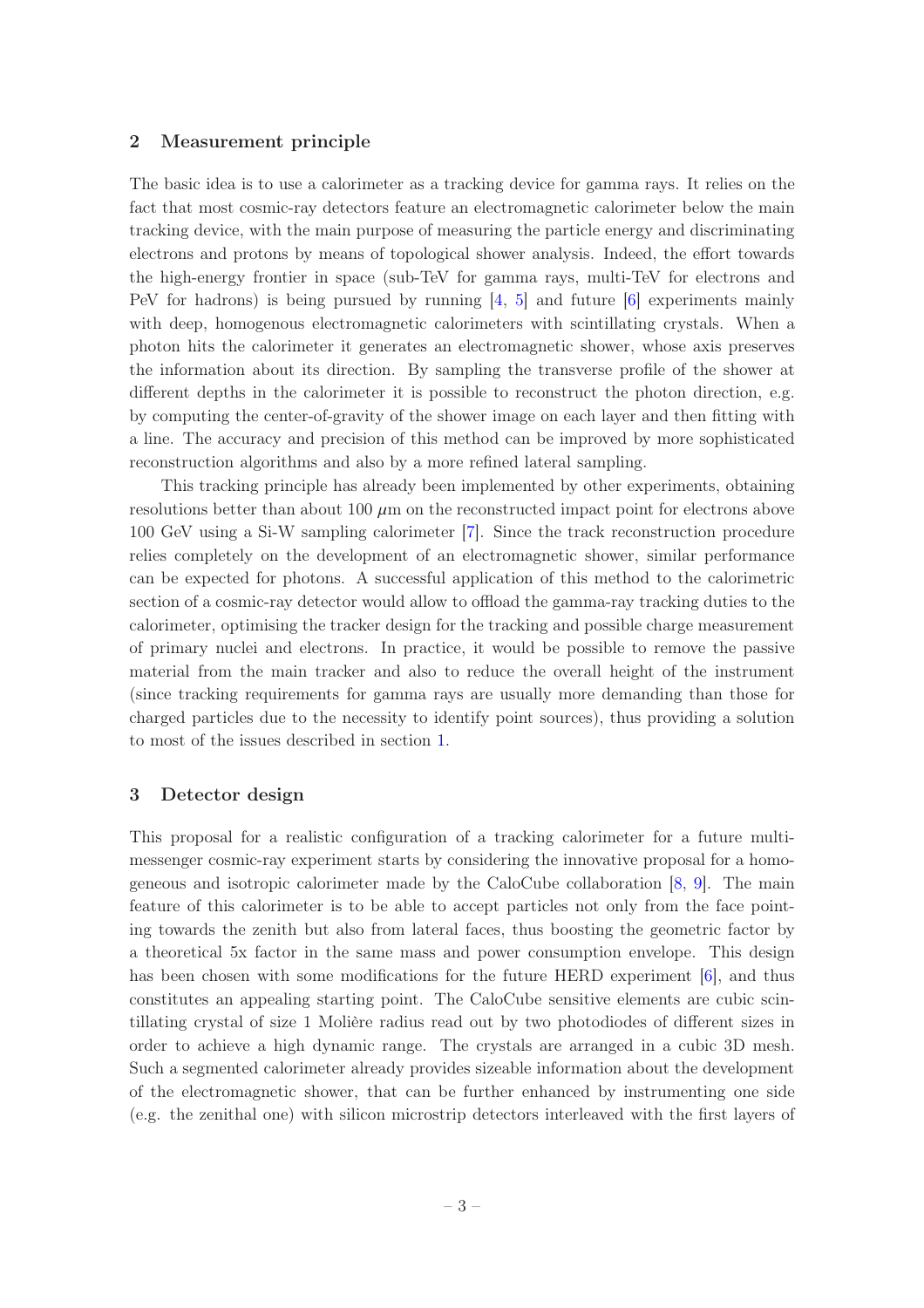scintillating crystals, as schematically shown in figure [1.](#page-5-0) Going from top to bottom, the upper layers are made of thin crystals rather than cubic crystals, and a gap is left between the first two silicon detectors. This arrangement reduces the crystal material traversed by the e<sup>+</sup> -e<sup>−</sup> generated by photon conversion before hitting the precise silicon sensors, mitigating the impact of multiple scattering on the tracking performance. In addition to this, the small gap allows for having two consecutive position measurements by silicon detectors without material in between, further reducing the multiple scattering effects. The two subsequent layers of crystals are made of thin elements as well, providing a limited amount of material for shower development between other precise position measurements. Then the basic CaloCube design made of cubic scintillators is restored. The silicon detectors sample the lateral development of the early stage of electromagnetic showers originating in the crystals at different depths in the calorimeter with a sampling interval of the transverse positions much smaller than that of crystals (typically hundreds of  $\mu$ m against some cm). This fine-grained information is crucial in improving the track reconstruction performance. A similar approach has been adopted in [\[7](#page-16-0)], where silicon detectors are interleaved with tungsten plates to build a sampling calorimeter with tracking capabilities. The novelty in this proposal is the use of an active material as gamma-ray converter to maximize the energy resolution.



<span id="page-5-0"></span>Figure 1. Side view of a portion of the tracking calorimeter. The first 3 scintillator layers on top are made of thin crystals (blue) and interleaved with 4 silicon microstrip layers (orange). Cubic crystals (cyan) are used below this top structure.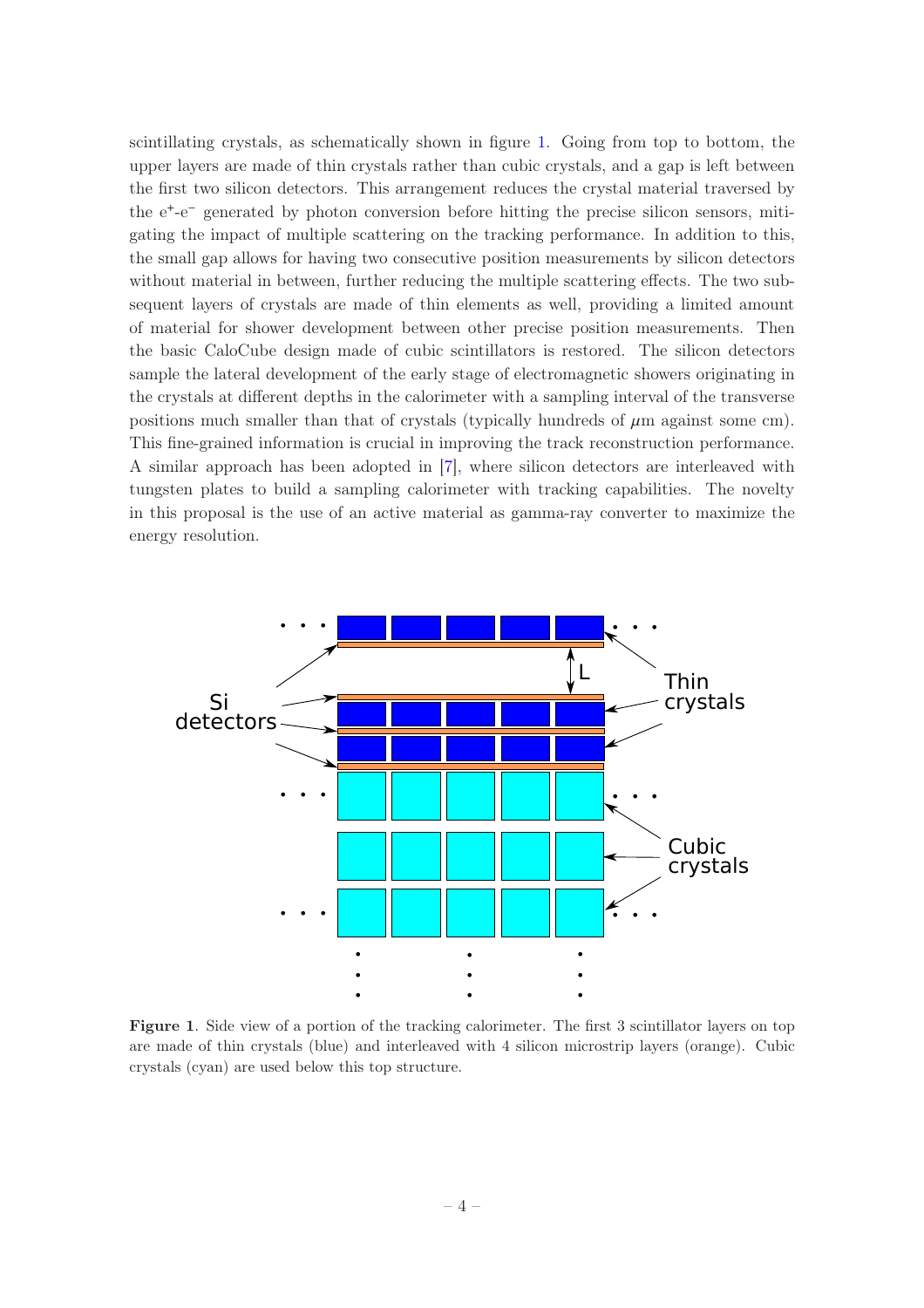#### <span id="page-6-0"></span>4 Monte Carlo simulations

To quantitatively assess the expected performance of the tracking calorimeter proposed in the previous section, a FLUKA  $[10, 11]$  $[10, 11]$  Monte Carlo simulation has been set up. The simulated detector is modeled adopting some of the design choices of the future HERD calorimeter [\[6](#page-15-6)] (which in turn follows in many aspects the CaloCube design described in section [3\)](#page-4-1): the thin and cubic crystals are made of Lutetium Yttrium Orthosilicate (Lu<sub>2(1-x)</sub>Y<sub>2x</sub>SiO<sub>5</sub>), commonly known as LYSO, and the cubes have side 3 cm while the thin scintillators are 1.5 cm (i.e. half-cube) thick. The simulated geometry is implemented after that depicted in figure [1.](#page-5-0) The whole calorimeter is a  $21x21x21$  mesh of cubic crystals, with the silicon layers and thin crystals stacked atop the top face. The gap  $L$  between the first two silicon detectors is 7 cm, while the inter-crystal gaps are 5 mm. The total depth along the up-down direction is ∼ 3.2 nuclear interaction lengths  $(\lambda_I)$  and ∼ 58 radiation lengths  $(X_0)$ . The thickness and readout pitch for silicon detectors are set to 300  $\mu$ m and 50  $\mu$ m, respectively. The gaps between the cubes are filled with carbon fiber, to mimic the presence of a support structure; no other supports are present.

The simulated input spectra consist of monochromatic gamma rays at different energies (1, 10 and 100 GeV), with an isotropic angular distribution and a zenith angle for the initial direction limited in the  $\pm 30^{\circ}$  region around the zenith direction. The starting point is sampled from a flat surface just above the first layer of thin crystals, so that the whole top face is uniformly illuminated by incoming photons.

#### <span id="page-6-1"></span>4.1 Track reconstruction algorithm

The estimator of the incident particle track is an iterative algorithm based on all the information obtained by the calorimeter signals (both crystals and Si detectors). The key point is that the energy of the primary photon is well known thanks to the calorimetric measurement, therefore all the parameters of the algorithm, which to a certain extent can depend on the energy, can be considered known within the energy resolution of the instrument.

The Principal Component Analysis method (PCA) has been used for the iterative track reconstruction algorithm. The first step is based on the crystal signals only, without using the silicon detector information. Let  $N$  be the total number of crystals with signal above a given threshold, then the three-dimensional covariance matrix of the crystal coordinates  $c_i^{(n)}$  $j_i^{(n)}$  (with  $i = X, Y, Z$  and  $n = 1, ..., N$ ) weighted with the signal amplitude is:

$$
M_{ij}^{CAL} = \frac{1}{\sum_{n=1}^{N} W_{CAL}^{(n)}} \sum_{n=1}^{N} W_{CAL}^{(n)} (c_i^{(n)} - C_i) (c_j^{(n)} - C_j), \qquad (4.1)
$$

where  $W_{CAL}^{(n)}$  is the assigned weight of the *n*-th crystal (equal to the signal  $S_{CAL}^{(n)}$  on the *n*-th crystal) and  $C_i$  is the center of the distribution of the signals defined by:

$$
C_i = \frac{\sum_{n=1}^{N} W_{CAL}^{(n)} c_i^{(n)}}{\sum_{n=1}^{N} W_{CAL}^{(n)}}.
$$
\n(4.2)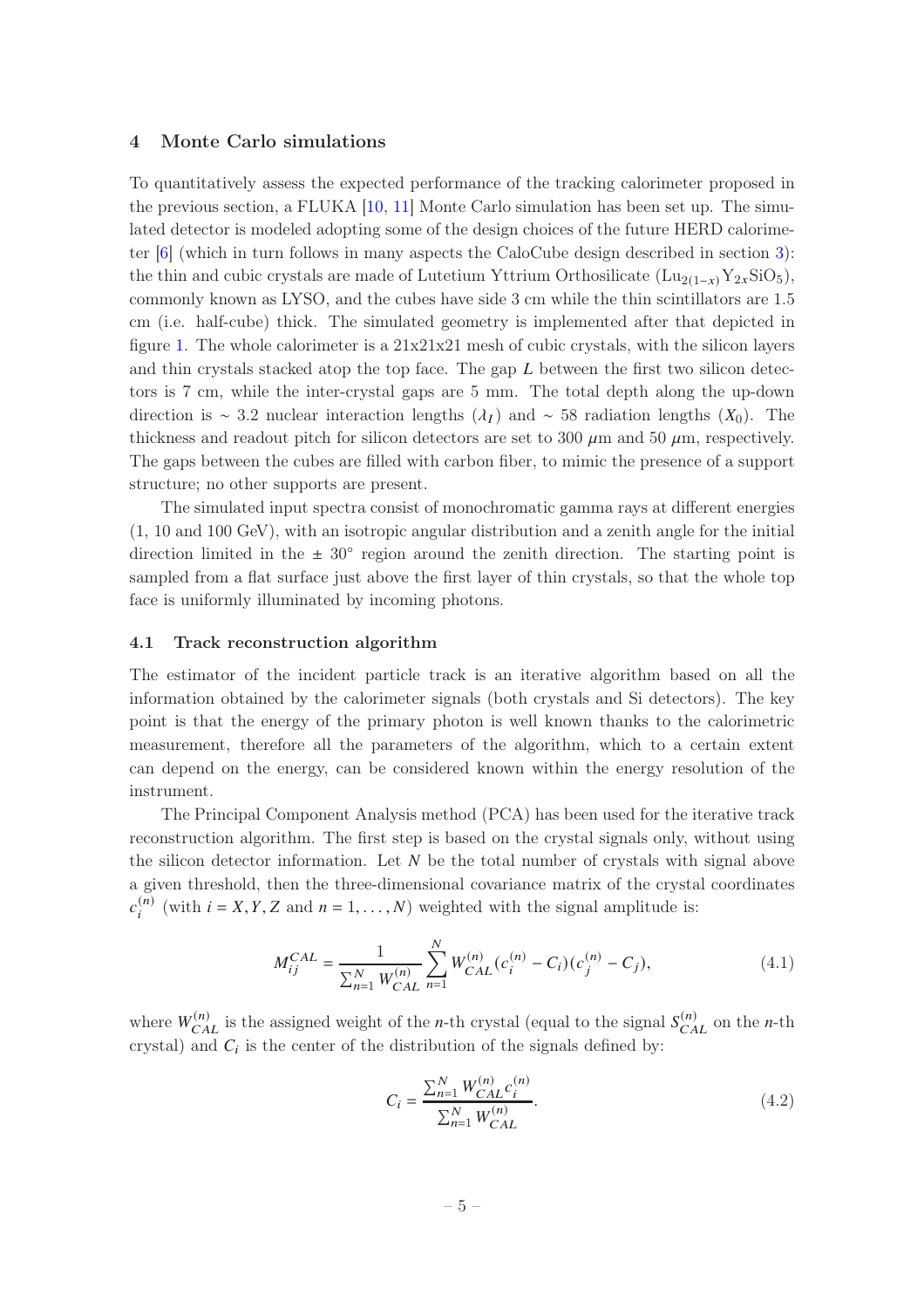As a first step, the eigenvector with the largest eigenvalue of the covariance matrix  $M_{ij}^{CAL}$  is considered as estimator of the primary track. The next step is to consider the energy deposits in the silicon detectors. At a given depth  $Z$ , a silicon micro-strip detector measures only one coordinate  $(X \text{ or } Y)$ , and to measure both typically two parallel detector planes arranged with perpendicular segmentation directions are used. For this reason, the silicon measurements along the two segmentation directions are used to independently reconstruct the two projections of the track on the  $X - Z$  and  $Y - Z$  views, and from these projections the track in the three-dimensional space is then obtained. In the following the procedure for  $X - Z$  is described, the one for  $Y - Z$  being the same.

Let *J* be the total number of strip with signal above threshold and with  $d_i^{(k)}$  $\binom{\kappa}{i}$  (with  $i = X, Z$ ) denote the coordinate of the k-th strip. The bidimensional covariance matrix for the PCA method is expressed by:

$$
M_{ij}^{SIL} = \frac{1}{\sum_{k=1}^{J} W_{SIL}^{(k)}} \sum_{k=1}^{J} W_{SIL}^{(k)} (d_i^{(k)} - D_i) (d_j^{(k)} - D_j),
$$
\n(4.3)

where  $W_{SIL}^{(k)}$  is the weight for the k-th silicon readout channel, and with the centre of the distribution of the signals defined by:

$$
D_{i} = \frac{\sum_{k=1}^{J} W_{SIL}^{(k)} d_{i}^{(k)}}{\sum_{k=1}^{J} W_{SIL}^{(k)}}.
$$
\n(4.4)

To improve the angular resolution, particular care must be taken in defining the weight  $W_{SIL}^{(k)}$ . In the algorithm used for this work,  $W_{SIL}^{(k)}$  depends on the detector plane P (with P ranging from 1 to the number of silicon planes) to which the strip belongs.

Once a previous estimate of the particle track (in this case, the track obtained using only the crystal signals) is available, it can be affirmed that the spatial dispersion for the  $\chi$ coordinate of its intersection in the  $P$ -th plane can be approximated by a Gaussian function. The standard deviation  $\sigma_{\mathcal{P}}$  can be estimated by simulation. The weighting factor is then defined by:

$$
W_{SIL}^{(k)} = \frac{S^{(k)}}{S_P} \times \frac{1}{\sqrt{2\pi\sigma_P^2}} \exp\left[-\frac{1}{2} \left(\frac{d_i^{(k)} - X_P}{\sigma_P}\right)^2\right],
$$
(4.5)

where  $X_P$  is the intersection of the track on the P-th plane given by the previous estimation,  $S^{(k)}$  is the signal of the k-th strip and  $S_P$  is the total signal measured by the P-th silicon plane. The reason for the introduction of  $S_P$  in the denominator is that the angular dispersion in the development of the electromagnetic shower increases going deeper into the calorimeter due to multiple scattering. Because the  $S_P$  value increases as the amount of material crossed, the signals of silicon planes that lie deeper are weighed to a lesser extent. The track reconstruction algorithm by means of the silicon detector signals uses the PCA method with the covariance matrix  $M_{ij}^{SIL}$ . Since this new estimate depends on the previous one through the value of  $W_{SIL}^{(k)}$ , it can be repeated by using the new estimate as the previous one until convergence.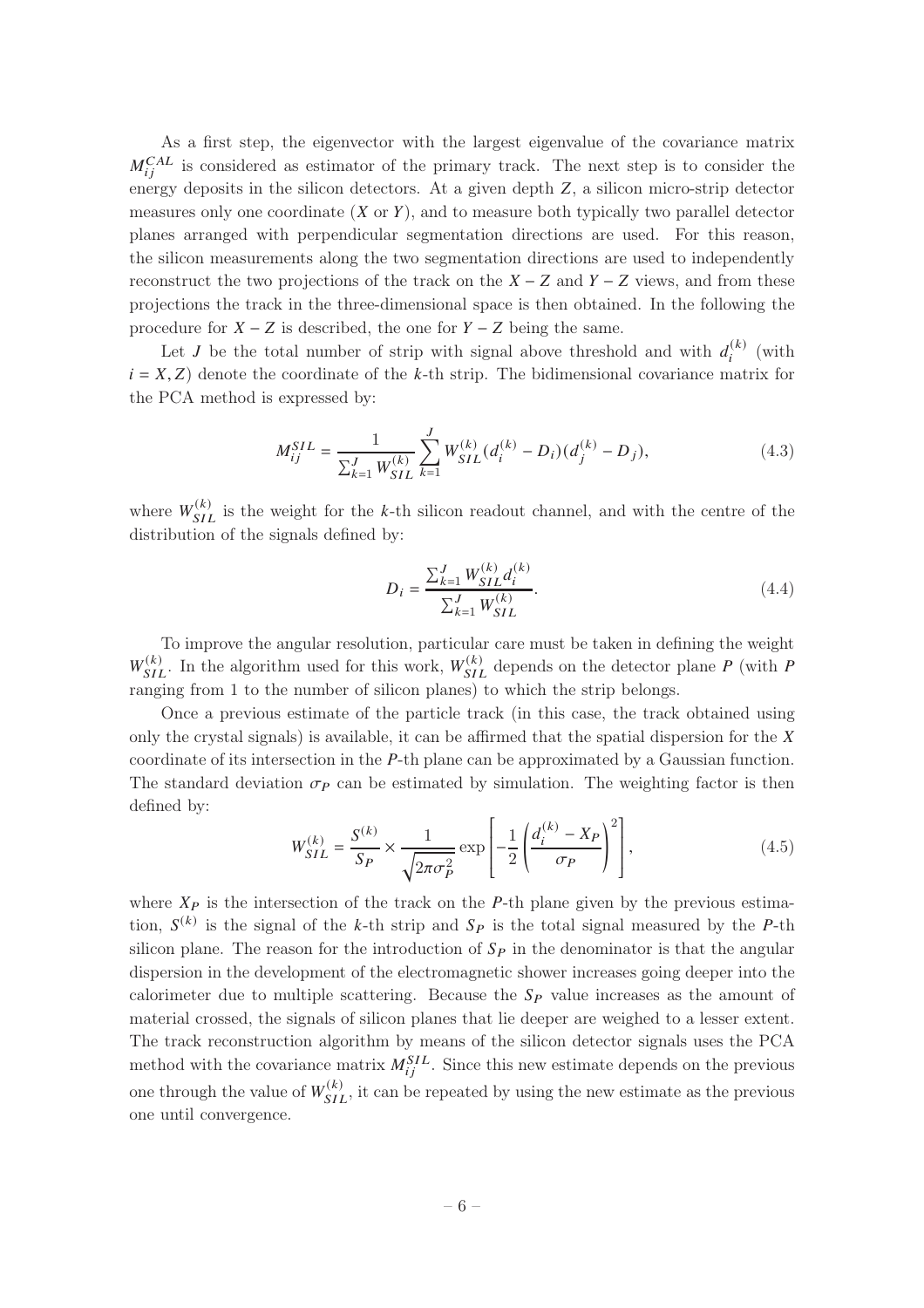## <span id="page-8-0"></span>4.2 Results

The angular resolution has been computed for simulated photons that convert into an e<sup>+</sup>-e<sup>-</sup> pair in the first thin crystal, thus producing a well-developed shower in the silicon detectors. The conversion efficiency in this case is ∼ 65%. The resolution can be improved by selecting only those events for which the tracking algorithm converged within a given number of iterative steps, reducing at the same time the overall efficiency. This is an effective method to select "golden samples" of well-reconstructed events in offline analysis, and for tuning the accuracy according to the needed total statistics. The resolution as a function of the overall efficiency (conversion and selection) for 10 GeV photons is shown in figure [2.](#page-9-0) The TIC efficiency is the combined (conversion and selection) efficiency, and tops at 65% for 100% selection efficiency. This can be regarded as an overestimation of the real overall efficiency since other important factors are not considered in this estimate. For example, the trigger is expected to have a sizeable impact, but for implementing a realistic trigger a more refined instrument design is needed, which would reasonably include other sub-detectors (like an anticoincidence shield) which are unrelated to the problem of tracking gamma rays; so this aspect is neglected in this study. For Fermi and DAMPE the efficiency has been estimated by dividing the effective areas quoted in [\[13\]](#page-16-5) and [\[5](#page-15-3)] by the geometrical areas of the two instruments (a whole tracker plane for Fermi and the upper face of the BGO calorimeter for DAMPE). At this energy the resolution of TIC is worse than Fermi (total) for the same efficiency of ∼ 36% but can match Fermi by reducing the efficiency to ∼ 14%, and is generally better than DAMPE.

The performance of the tracking algorithm applied to the simulated data as a function of the gamma ray energy is compared to those of Fermi and DAMPE in figure [3.](#page-10-0) The general trend is a performance improvement with increasing energy, which is more pronounced than that of Fermi and DAMPE and that provides considerably better performance above some ten GeV. In order to understand this behavior it is useful to consider the limiting factors for the angular resolution at different energies. In the GeV region the tracking precision is mainly limited by multiple scattering for both the pair conversion telescopes and TIC, the latter having thicker converters and thus worse performance. As the energy increases the multiple scattering becomes less relevant and the pair conversion telescopes start to get limited by the position resolution of their tracking systems, so that the tracking performance initially improves and then reaches a plateau. On the contrary, the electromagnetic showers in TIC become more populated and less affected by statistical fluctuations, so that the precision of the position measurements of the transverse profile continues to improve with increasing energy, and also does the tracking precision. At 100 GeV the performance is better than Fermi and DAMPE, with comparable or better efficiency.

#### <span id="page-8-1"></span>5 Detector prototype

To validate the measurement principle and the simulation results, a small-scale prototype of the tracking calorimeter was built and tested with particle beams. The idea behind this test was to compare the results obtained with real data with those obtained from a Monte Carlo simulation of the prototype detector, in order to assess the validity of the full-scale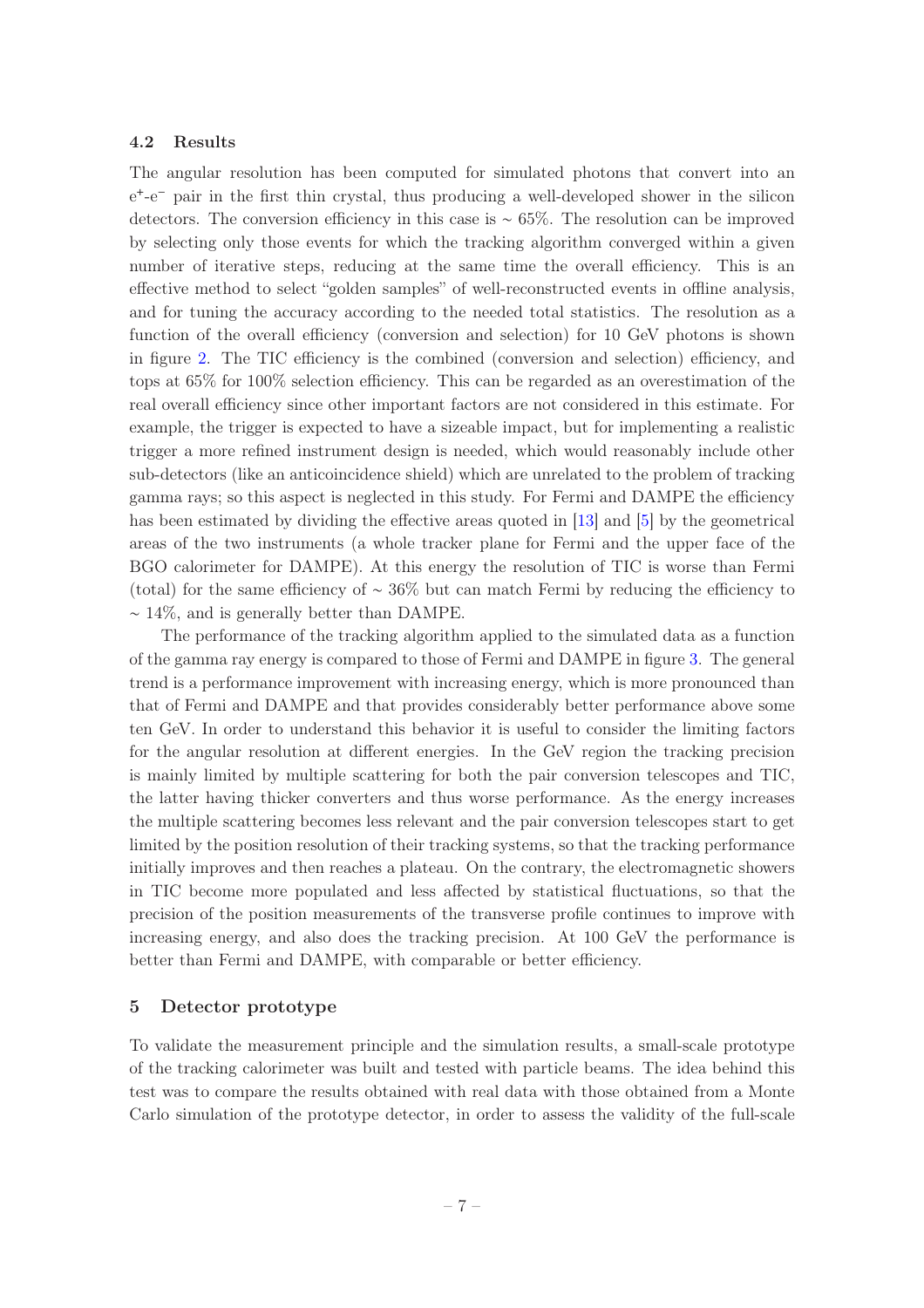

<span id="page-9-0"></span>Figure 2. Angular resolution of TIC for 10 GeV photons as a function of the conversion+selection efficiency, compared to Fermi [\[13\]](#page-16-5) and DAMPE [\[5\]](#page-15-3).

simulation results described in section [4.](#page-6-0) In order to reduce the construction costs, the detector was built by refurbishing the CaloCube prototype [\[9\]](#page-16-2) with additional layers of thin crystals obtained by sawing some spare CaloCube cubic scintillators, and with spare one-sided silicon microstrip detectors from the DAMPE experiment [\[12](#page-16-6)].

The CaloCube crystals are made of  $CsI(T)$ , which is a different material from the LYSO used for the full-scale simulations described in section [4.](#page-6-0) For this reason, and also for the different sizes of the full-scale detector and the prototype, test beam data have to be compared to a dedicated simulation of the prototype detector and not to the full-scale simulation. The dynamic range required for the readout of the thin scintillators is narrower than that for cubic ones, since the former are less thick than the latter and are placed on the external part of the instrument where the electromagnetic showers just start to develop; hence a lower amount of scintillation photons with respect to the cubes is expected in thin elements. For this reason only the large-area Excelitas VTH2090 photodiode of the highdynamic-range, dual-photodiode readout of CaloCube has been used for thin crystals. The DAMPE silicon sensors were arranged in modules with two silicon wafers put side by side along the strip transversal direction; each wafer is  $320 \ \mu m$  thick, with 384 readout strips (for a total of 768 strips per module) and a readout pitch of 240  $\mu$ m. A small dead area of ∼2 mm was present between the two active areas.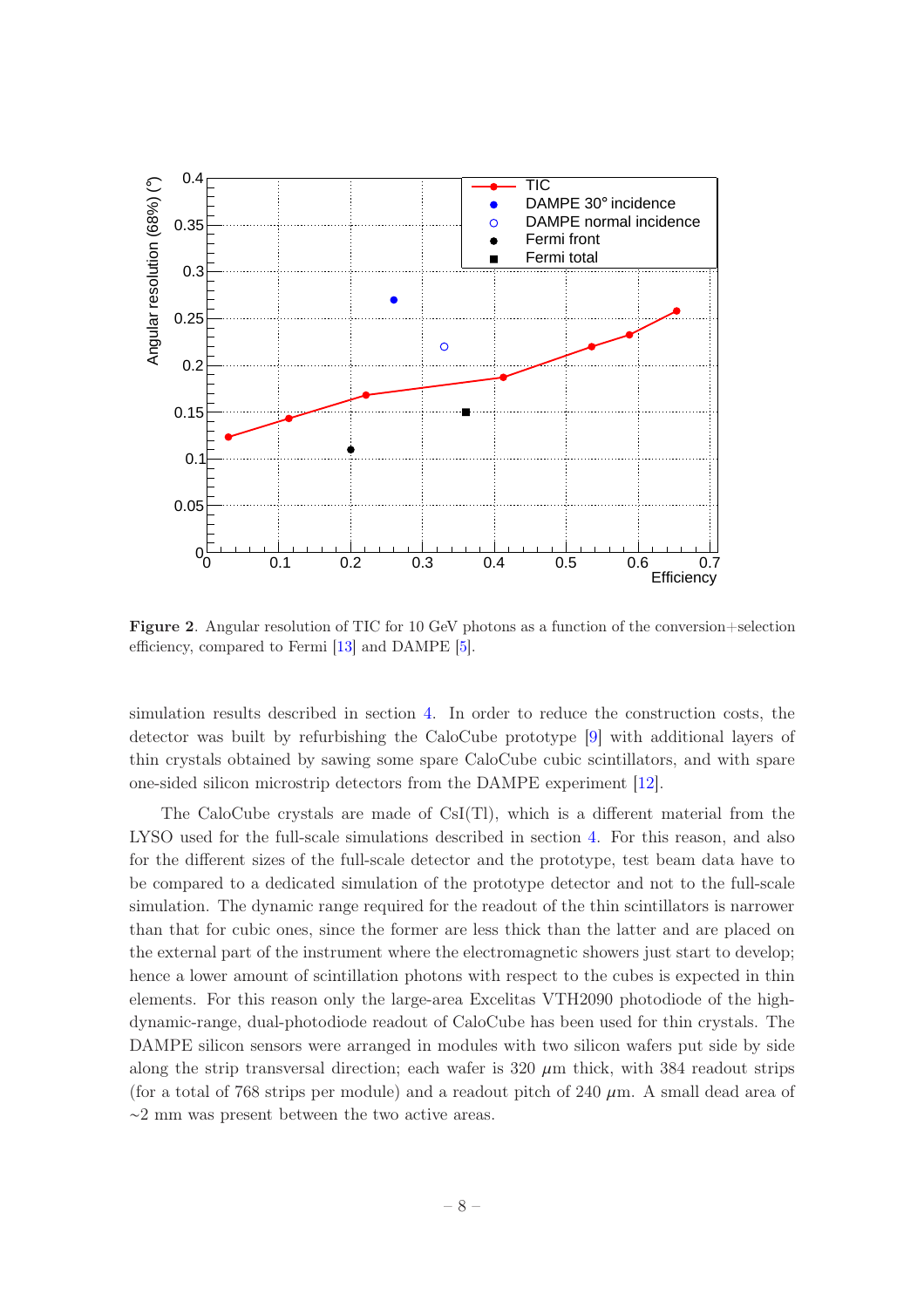

<span id="page-10-0"></span>Figure 3. Tracking performance of TIC according to Monte Carlo simulations, compared to Fermi [\[13](#page-16-5)] and DAMPE [\[5](#page-15-3)].

The prototype was designed to resemble the scheme in figure [1](#page-5-0) with some adjustments due to experimental constraints, and is schematically drawn in figure [4.](#page-11-1) The front part is made of two trays of thin crystals with 5 elements along both X and Y directions, for a total of 25 detectors per tray with 1.7 cm thickness, and three layers of silicon microstrip detectors with one module on each layer. The *middle* part is made of three trays of 6x5 cubic elements, interleaved by two silicon layers. The front and middle trays are placed ortogonally to the beam. The back part is made of 10 trays of cubes identical to those of the middle part but arranged longitudinally with respect to the beam in two blocks of 5 trays each. All the silicon sensors have strips aligned along the Y direction, so that only the shower development along X can be sampled with these detectors. Indeed, due to limited availability of spare DAMPE sensors, it has not been possible to instrument also the Y direction. Thus, only the track projection on the XZ plane can be reconstructed from the silicon data, and the spatially less-precise data from the scintillating crystals must be used for the YZ projection. The whole structure was mounted on a rotating table which allowed to change the impact angle of the particle beam by rotating the detector along the Y direction.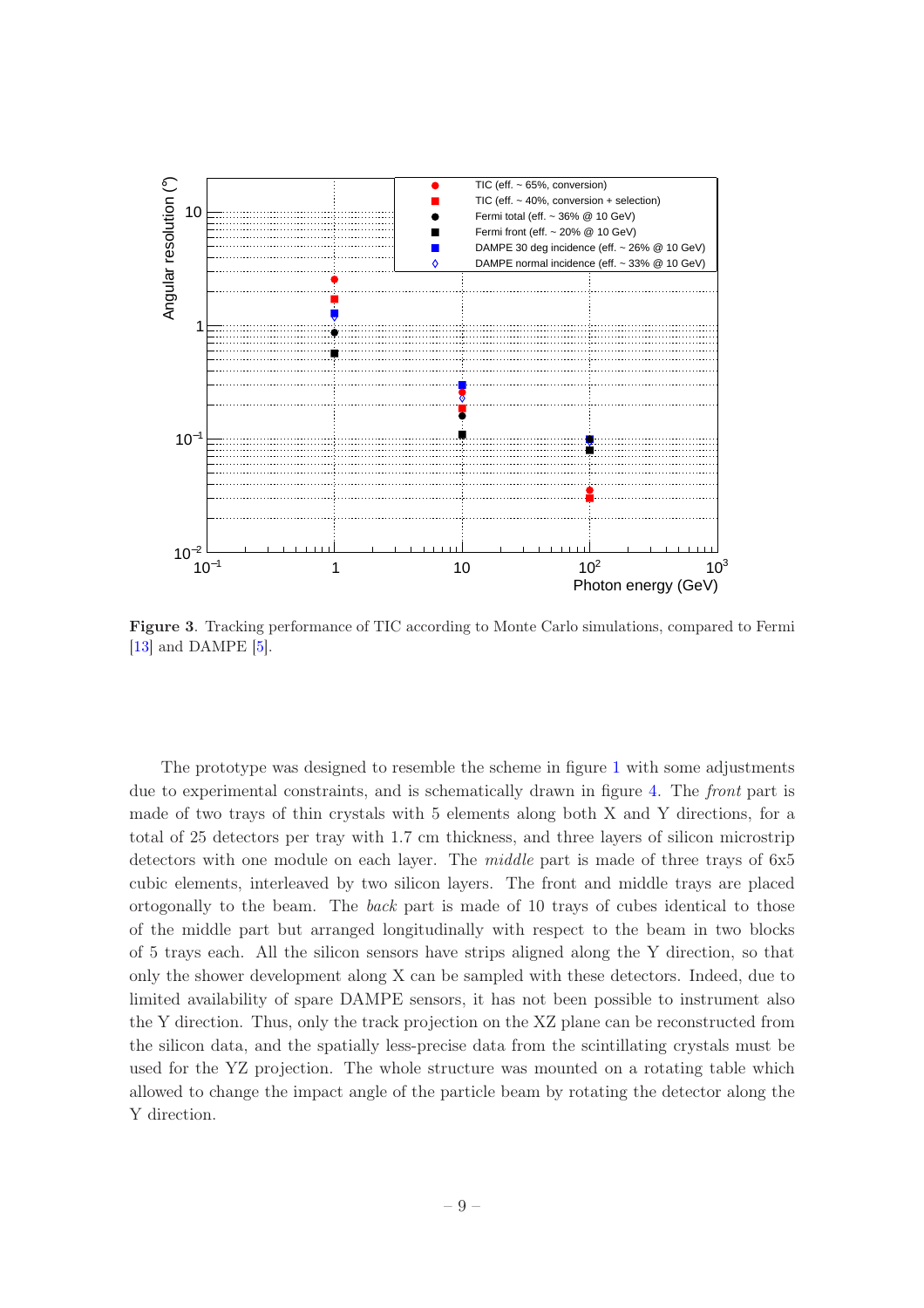

<span id="page-11-1"></span>Figure 4. Schematic view of the prototype as seen from top. The trays containing CsI(Tl) crystals are in blue, the silicon sensors in orange. The beam impact angle could be changed by rotating the table on top of which the detector was mounted.

#### <span id="page-11-0"></span>6 Test beam results

The prototype was tested with electron beams of different energies at CERN test beam facilities (in May 2018 at PS and in September 2018 at SPS). The usage of electrons instead of gamma rays is not expected to introduce sizeable differences in the estimation of the tracking resolution, since the tracking method is based on the sampling of electromagnetic showers which are very similar for electrons and photons. Furthermore, it has sizeable experimental advantages, like the possibility to have monochromatic beams of known energy up to ∼ 250 GeV and to use a very simple trigger system based on plastic scintillators read out by photomultiplier tubes.

Electron beams with energies ranging from 1 GeV to 100 GeV and incidence angles of 0 and 10 degrees were used during the two test sessions. The rotating table supporting the detector was set up so that a nominal rotation angle of 0◦ corresponded to an alignment of the detector axis with the nominal beam direction (i.e. to a nominal incidence angle of 0°). Muons runs were used for calibrating the response of the instrument and for aligning all the different detector elements.

The XZ projection of the track of the incident electrons was reconstructed with the algorithm described in section [4.1,](#page-6-1) and compared with the true incidence angle estimated as the mean of all the reconstructed incidence angles at fixed positioning of the rotating table. This procedure introduced a spread due to the different real impact angle of each electron with respect to the reference one, which affected the estimated angular resolution, and that was taken into account with Monte Carlo simulations as described below.

An accurate simulation of the experimental setup was realized using FLUKA, including a detailed implementation of the detector geometry and of several experimental effects. In the real setup the beam path was only partially in vacuum, with the electrons traveling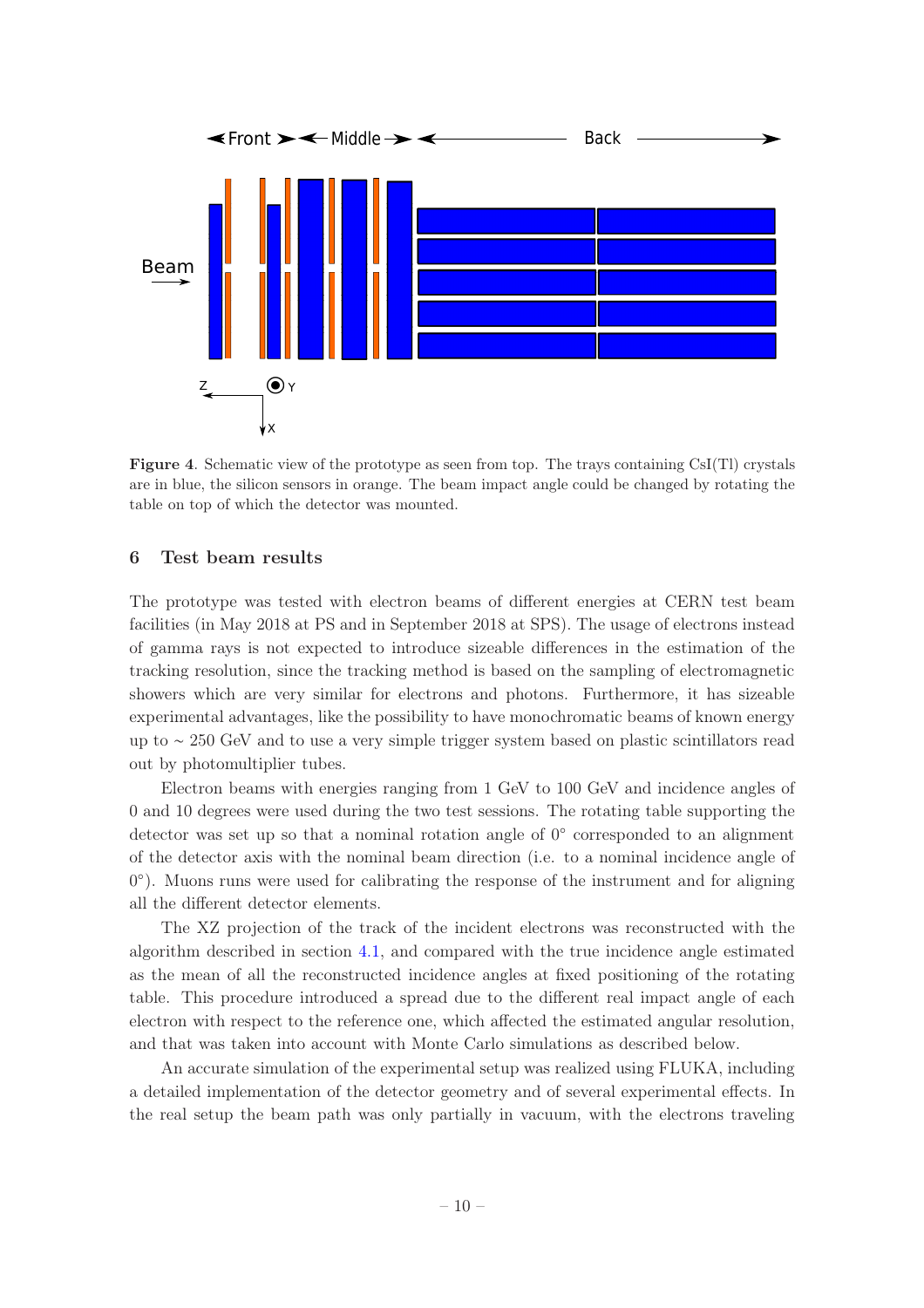through air between disconnected segments of the beam pipe, and the traversed material (air, beam pipe windows and trigger scintillators) induced the emission of forward-traveling bremsstrahlung photons which hit the detector and measurably affected the tracking performance. To account for this effect, the beam line from the first in-air segment down to the detector was implemented in the simulation. Initial particle kinematics was generated according to the angular and spatial distribution of the real beam as given by beam line simulations provided by CERN. This allowed for reproducing the spread in the angular distributions described above. Relevant instrumental effects like the capacitive couplings between the silicon microstrips (see [\[14](#page-16-7)] for a characterization of this effect for the silicon sensors used in this study) were implemented as well.

The residual rotation misalignment of the silicon sensors might induce a spread in the measured angular resolution: since the Y coordinates are always estimated using the scintillating crystals (due to the fact that the silicon sensors are segmented only along X) with a resolution of about 1 cm, this big uncertainty in determining Y can affect the determination of X when paired with the residual tilt angle of the silicon detectors. This effect was estimated by considering the size of the residual rotation given by the error on the corresponding alignment parameter as obtained from a residuals minimization procedure. When paired with a Y resolution of 1 cm this gives a spread of about 10  $\mu$ m on X, which is small compared to the size of the residuals on X (about 50  $\mu$ m at 100 GeV and 100  $\mu$ m at 10 GeV), and thus the expected impact on the angular resolution of the track reconstructed with the silicon sensors is small. This was verified with Monte Carlo simulations by applying a random shift on the X coordinates up to three times the expected value, with no sizeable effect.



<span id="page-12-0"></span>Figure 5. Two-dimensional tracking resolution for 1 and 5 GeV electrons with normal incidence on the detector (red: Monte Carlo simulation, black: test beam data).

The agreement with test beam data is improved by accounting for these features, and actually it is reasonable that such a careful treatment is needed to reproduce a very accurate angular resolution. The importance of such corrections becomes less relevant at lower energies where the angular resolution becomes intrinsically worse and a very good agreement between test beam and Monte Carlo data can be obtained (figure [5\)](#page-12-0). However, to fully reconcile test beam and Monte Carlo data at higher energies, an additional spread of about 0.04◦ had to be added to the nominal spread of the simulated beam; its contribution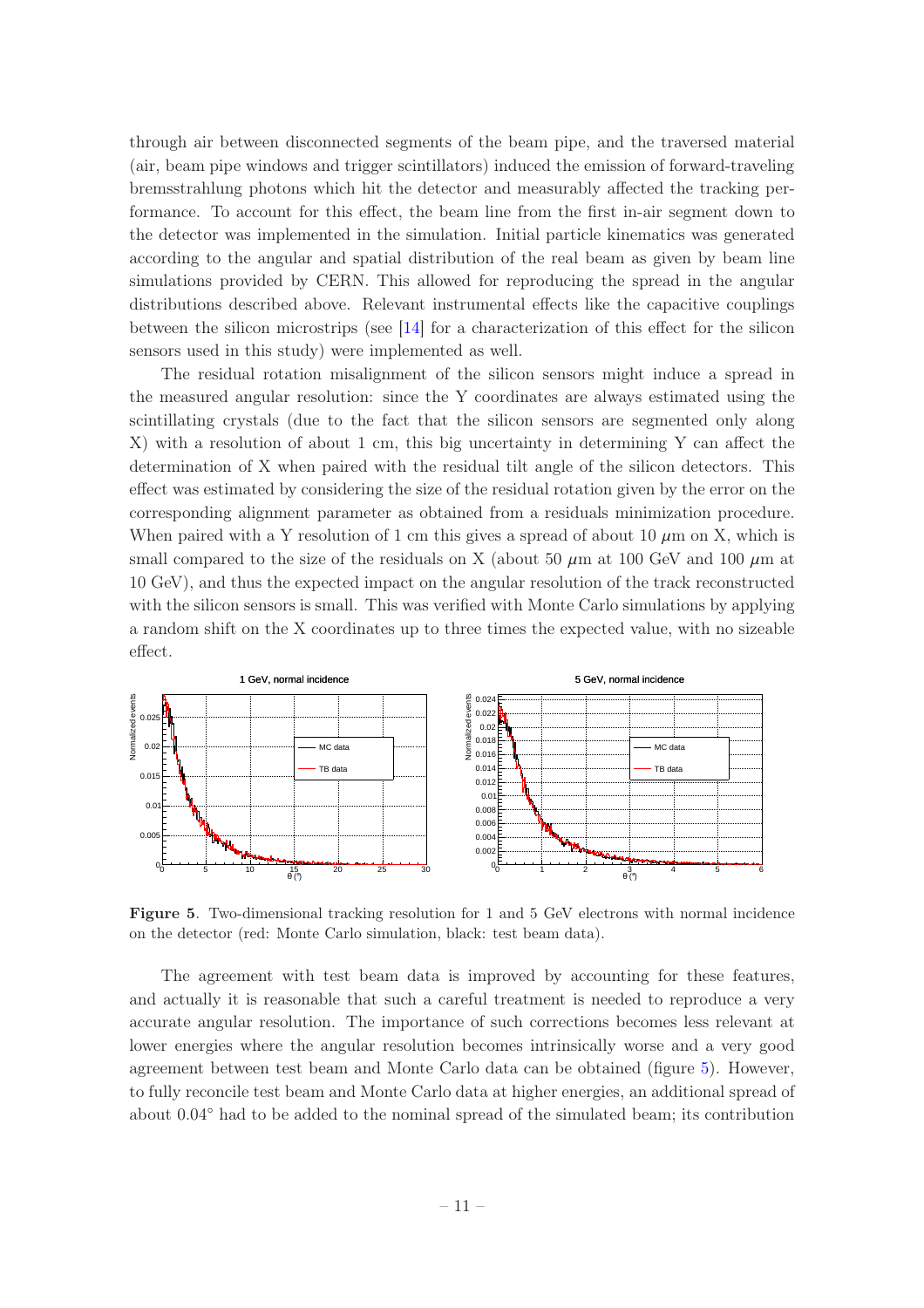

<span id="page-13-0"></span>Figure 6. Two-dimensional tracking resolution for 10 and 50 GeV electrons with normal incidence on the detector (red: detector and upstream simulation with instrumental effects and beam spread, blue: same as red with additional beam spread factor, black: test beam data).



# 100 GeV, normal incidence

<span id="page-13-1"></span>Figure 7. Two-dimensional tracking resolution for 100 GeV electrons with normal incidence on the detector (red: detector and upstream simulation with instrumental effects and beam spread, blue: same as red with additional beam spread factor, black: test beam data).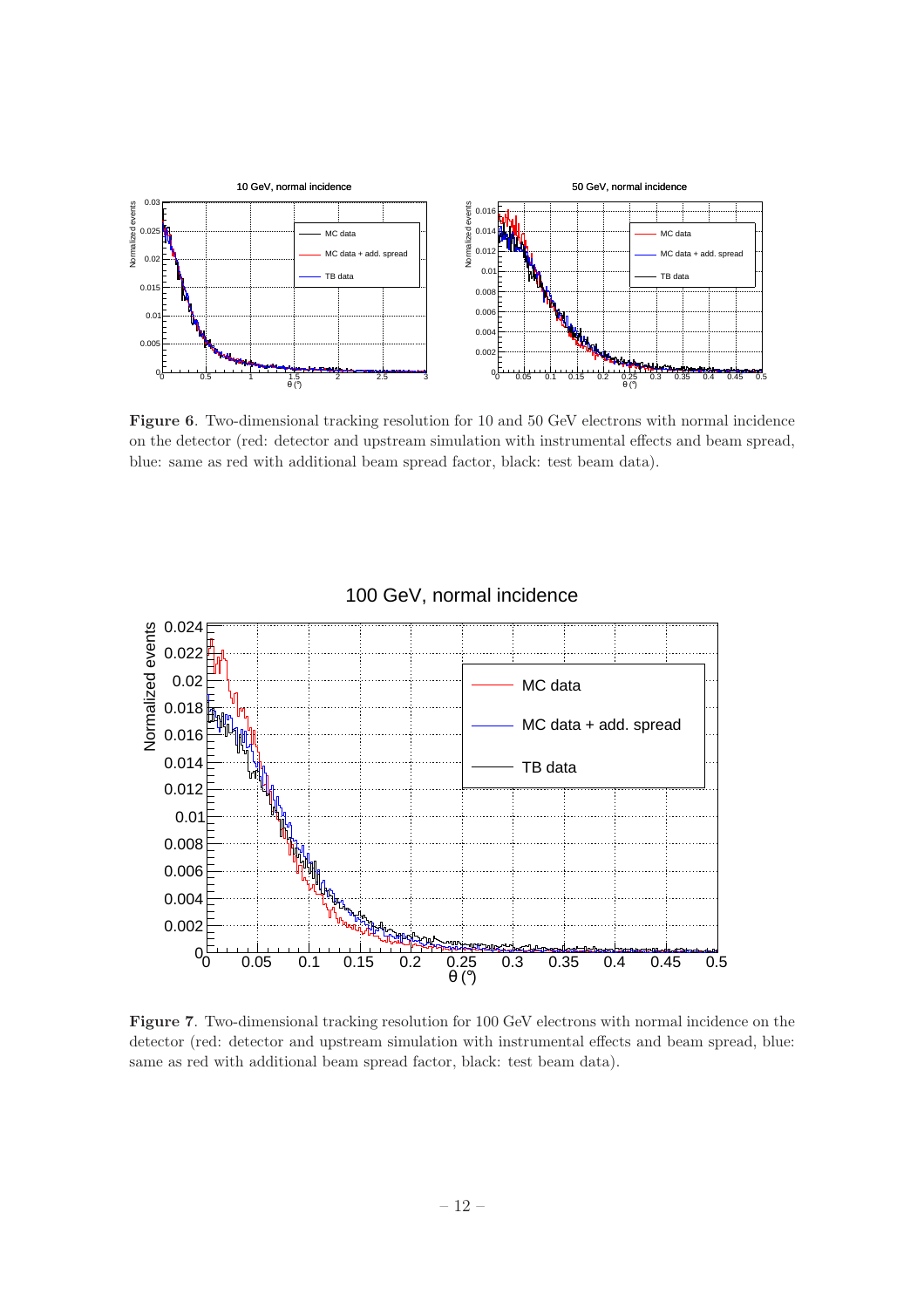| Energy(GeV)    | Angle $(\text{deg})$ | Res. $68\%$ (deg) - TB | Res. $68\%$ (deg) - MC |
|----------------|----------------------|------------------------|------------------------|
|                |                      | $3.72 \pm 0.11$        | $3.87 \pm 0.12$        |
| $\overline{5}$ | $\cup$               | $0.985 \pm 0.016$      | $0.955 \pm 0.014$      |
| 10             | $\left( \right)$     | $0.4095 \pm 0.0087$    | $0.3971 \pm 0.0050$    |
| 50             | $\Omega$             | $0.1205 \pm 0.0023$    | $0.0995 \pm 0.0050$    |
| 100            | $\left( \right)$     | $0.0897 \pm 0.0010$    | $0.0680 \pm 0.0008$    |
| 100            | 10                   | $0.0884 \pm 0.0013$    | $0.0646 \pm 0.0004$    |

<span id="page-14-1"></span>Table 1. Two-dimensional angular resolution in the XZ plane of the detector prototype, obtained from test beam (TB) and Monte Carlo (MC) data, for 68% PSF.

to the overall agreement becomes more and more relevant as the energy increases (figures [6](#page-13-0) and [7\)](#page-13-1). This correction accounts for unknown residual systematic effects at all energies, but since its origin was not determined then it was not used when computing the angular resolution from Monte Carlo data; the residual test beam - Monte Carlo resolution difference was taken as a systematic error.

The impact angle of the incident particle on the detector was found to have a negligible effect on the angular resolution. By comparing the resolution plots for 0<sup>°</sup> and 10<sup>°</sup> incidence angles no sizeable difference was found; this was confirmed by Monte Carlo simulations (see figure [8\)](#page-14-0).



<span id="page-14-0"></span>Figure 8. Two-dimensional tracking resolution for 100 GeV electrons for test beam (left) and Monte Carlo (right) data (black: 0°, blue: 10° incidence angle).

The angular resolution on the XZ projection plane are summarized in tables [1](#page-14-1) and [2.](#page-15-7) The agreement between test beam and Monte Carlo data is quite satisfactory, especially at lower energies for 68% containment of the two-dimensional Point Spread Function (PSF). At 95% PSF the agreement gets worse, likely due to residual instrumental effects that result in a not-so-good modeling of the tails of the distribution by the Monte Carlo. Moreover, in the test beam analysis, no particular quality selection criteria were applied in order reduce spurious events or the tails of the angular distribution.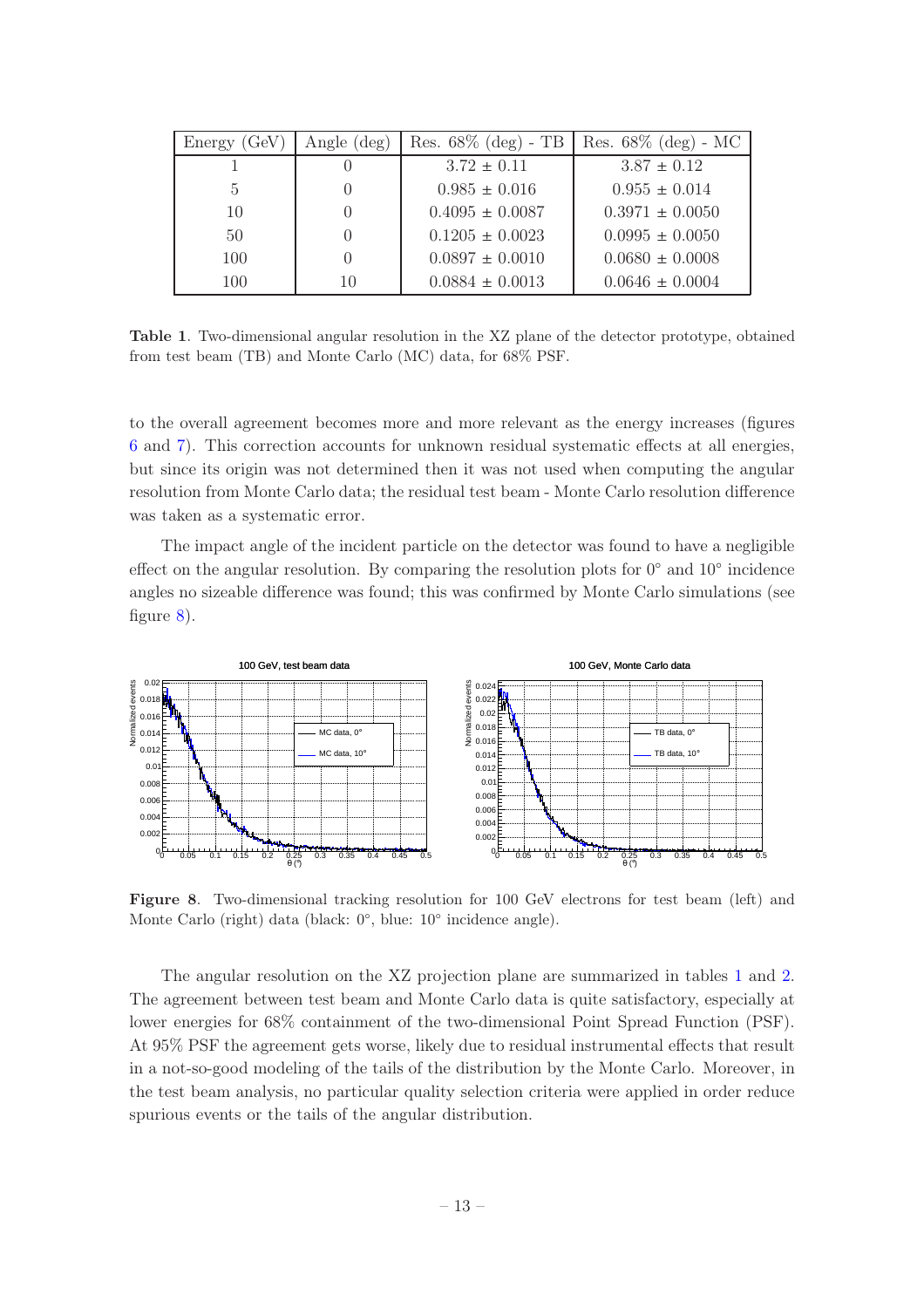| Energy(GeV) | Angle $(\text{deg})$ | Res. $95\%$ (deg) - TB | Res. $95\%$ (deg) - MC |
|-------------|----------------------|------------------------|------------------------|
|             |                      | $10.63 \pm 0.15$       | $11.44 \pm 0.33$       |
| 5           | 0                    | $3.300 \pm 0.063$      | $3.282 \pm 0.054$      |
| 10          | $\left( \right)$     | $1.946 \pm 0.062$      | $1.790 \pm 0.068$      |
| 50          | $\left( \right)$     | $0.921 \pm 0.029$      | $0.710 \pm 0.058$      |
| 100         | $\left( \right)$     | $0.678 \pm 0.033$      | $0.3077 \pm 0.0099$    |
| 100         | 10                   | $0.662 \pm 0.036$      | $0.259 \pm 0.019$      |

<span id="page-15-7"></span>Table 2. Two-dimensional angular resolution in the XZ plane of the detector prototype, obtained from test beam (TB) and Monte Carlo (MC) data, for 95% PSF.

## <span id="page-15-0"></span>7 Conclusions

In this paper, a new instrument design for tracking gamma rays in cosmic-ray space experiments has been proposed and characterized. The TIC tracking calorimeter has comparable tracking performance with respect to the current generation of gamma-ray experiments (Fermi, DAMPE) for energies from 1 GeV to  $\sim$  50 GeV, and better performance above  $\sim$  50 GeV, while allowing for important design optimizations for multi-particle detection. Data acquired with a detector prototype at CERN test beam facilities showed a good agreement with the Monte Carlo simulation, providing a deep insight on the relevant instrumental effects and a robust validation of the measurement principle.

## Acknowledgments

This work was financed by the INFN Commissione Scientifica Nazionale 5. The authors thank F. Cadoux for helping with realizing the detector, and H. Wilkens, L. Gatignon, N. Charitonidis, B. Rae and M. Jeckel for test beam support.

## References

- <span id="page-15-1"></span>[1] W.B. Atwood et al., Design and initial tests of the Tracker-converter of the Gamma-ray Large Area Space Telescope, Astropart. Phys. 28 (2007) pg. 422-434
- <span id="page-15-2"></span>[2] A. Bulgarelli et al., The AGILE silicon tracker: Pre-launch and in-flight configuration, Nucl. Inst. and Meth. in Phys. A 614 (2010) pg. 213-226
- <span id="page-15-4"></span>[3] J. D. Sullivan, Geometrical factor and directional response of single and multi-element particle telescopes, Nucl. Inst. and Meth. in Phys. A 95 (1971) pg. 5-11
- <span id="page-15-5"></span>[4] Y. Asaoka et al., Energy calibration of CALET onboard the International Space Station, Astropart. Phys. 91 (2017) pg. 1-10
- <span id="page-15-3"></span>[5] J. Chang et al., The DArk Matter Particle Explorer mission, Astropart. Phys. 95 (2017) pg. 6-24
- <span id="page-15-6"></span>[6] S. Zhang et al., Introduction to the High Energy cosmic-RadiationDetection (HERD) Facility onboard China's FutureSpace Station, Proc. of Sc. 301 (2017)